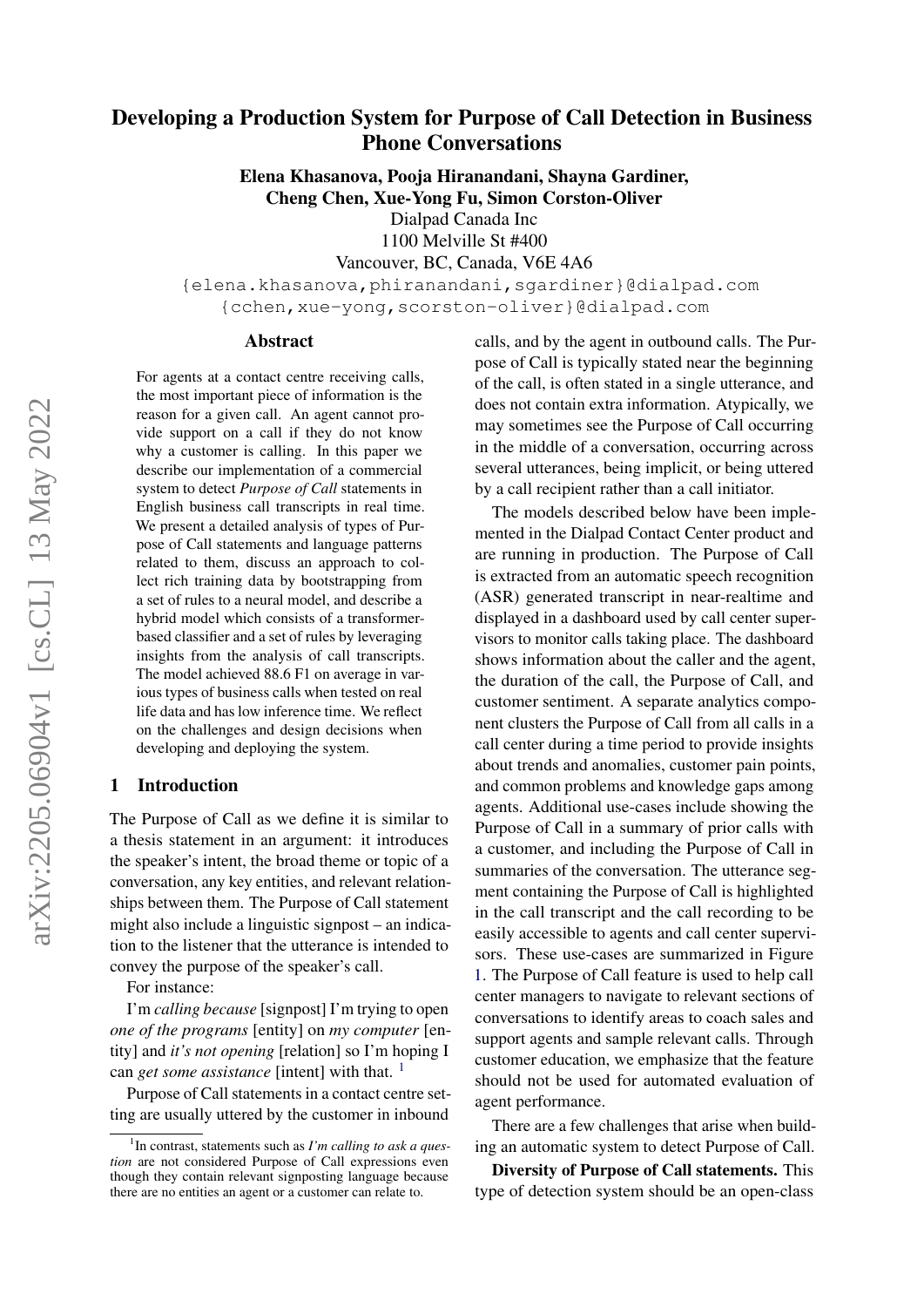<span id="page-1-0"></span>

account number?

**JD** 

Figure 1: An illustration of the applications of Purpose of Call

system, since call purposes vary across different domains, industries, and types of calls.

Robustness to noise. There are challenges related to the fact that Purpose of Call extraction relies on the output of an ASR system. There are two sources of noise in the ASR transcripts: language production issues such as false starts, dysfluencies, filled pauses, inconsistency in conversational turntaking [\(Cailliau and Cavet,](#page-6-0) [2013;](#page-6-0) [Dutrey et al.,](#page-6-1) [2014;](#page-6-1) [Zelasko et al.](#page-7-0), [2019;](#page-7-0) [Clavel et al.,](#page-6-2) [2013\)](#page-6-2) as well as their representation in the ASR system and recognition errors due to acoustic noise.

Limitations in training data. Existing intent detection datasets do not reflect real world settings (e.g. they do not distinguish the Purpose of Call from other intent-like statements, and are limited to a subset of domains). Manually annotating data (e.g. using crowd-sourced annotators) raises privacy concerns since annotators must have access to a full conversation transcript in order to find the best Purpose of Call. Annotation is a complex task that requires highly trained annotators, and is

expensive and time-consuming because annotators must consider the larger context of the conversation to make a judgment.

Computational efficiency. The need for the system to extract the Purpose of Call statement in real time imposes constraints on memory consumption, latency, and inference speed.

This paper describes an end-to-end system to extract a Purpose of Call statement from the transcript of a business telephone call. Our contributions are three-fold:

1. Data analysis: we present a detailed analysis of language patterns and other features involved in call purpose detection;

2. Data: we describe a process to overcome a lack of training data by bootstrapping a deep learning model from a knowledge-engineered model and discuss the heuristics for developing such a model;

3. System: we describe optimizations that were done in an online commercial system to identify Purpose of Call statements in near-realtime (within three seconds of an utterance being transcribed). To evaluate the effectiveness of our approach, we examine the actual output of our production system.

## 2 Related work

The concept of a Purpose of Call statement has its roots in the Conversation Analysis framework [\(Schegloff and Sacks,](#page-6-3) [1973;](#page-6-3) [Sacks et al.,](#page-6-4) [1974\)](#page-6-4). Within this framework, which combines perspectives from Linguistics and Sociology, a conversation is understood to be composed of turntaking utterances, with each "turn" being indicated via linguistic and paralinguistic cues. Conversational turns often form adjacency pairs such as question-answer pairs or offer-acceptance/refusal pairs. There are other key aspects of a conversation as well. For instance, a conversation is likely to end after a linguistic cue known as a "closing" is given; likewise, there is usually a linguistic indicator that a conversation is being initiated: an opening [\(Schegloff and Sacks,](#page-6-3) [1973;](#page-6-3) [Sacks et al.,](#page-6-4) [1974;](#page-6-4) [Pomerantz and Fehr,](#page-6-5) [2011\)](#page-6-5). Most work analyzing telephone conversation openings within the framework of Conversation Analysis has been conducted on English, but similar patterns have been observed in other languages, including German and Farsi [\(Taleghani-Nikazm,](#page-7-1) [2002\)](#page-7-1).

Within a contact center environment, the Purpose of Call is, like openings and closings, an inte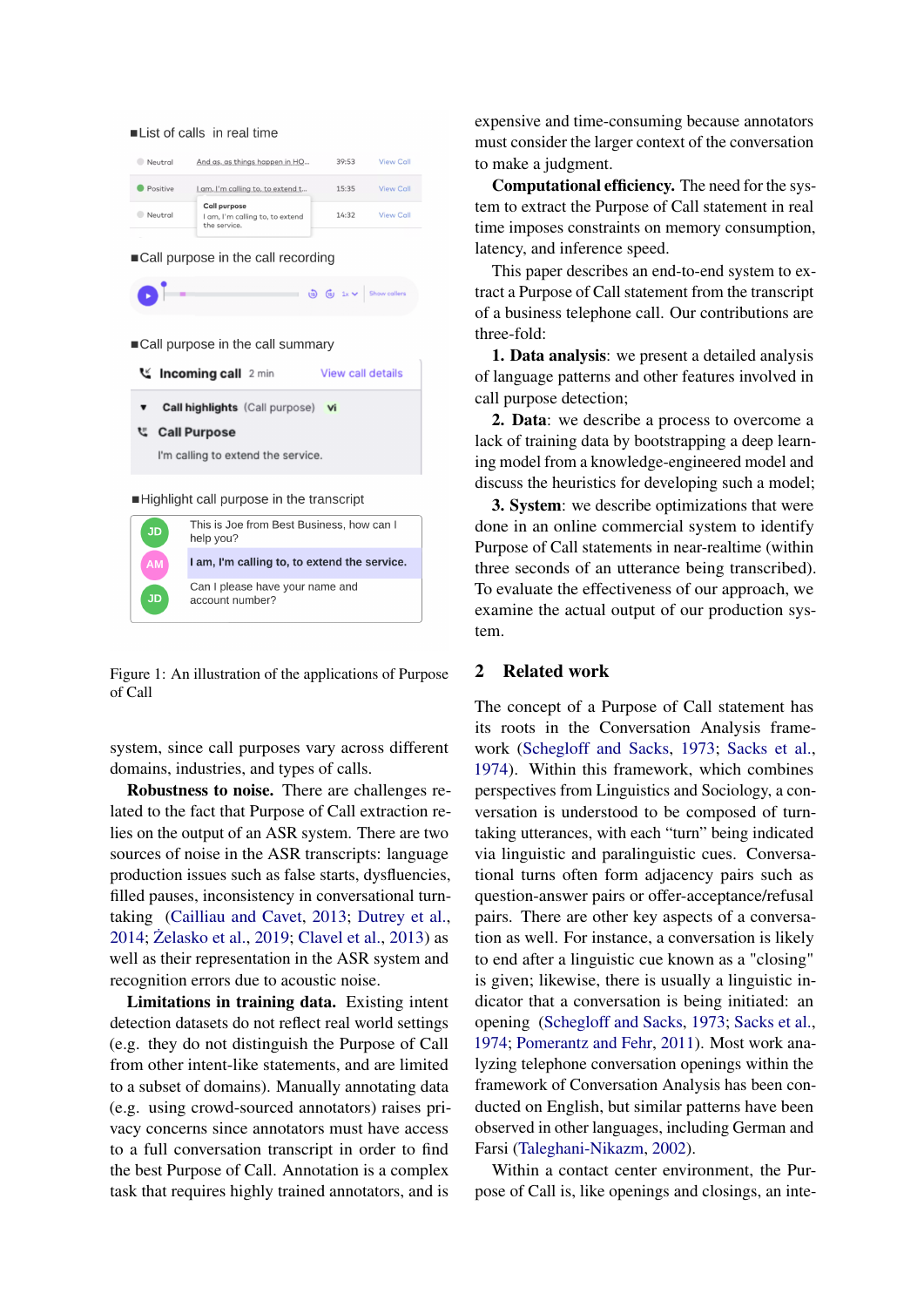gral aspect of the conversation (i.e. call) between customer and support agent. We propose that a Purpose of Call is a particular conversational feature that is necessary in contact center calls, and is distinct from the call opening, the body of the call, and the call closing.

The first 120 seconds of a customer support call are predictive of that call's outcome [\(Takeuchi](#page-7-2) [et al.,](#page-7-2) [2007;](#page-7-2) [Hall et al.,](#page-6-6) [2014\)](#page-6-6). The Purpose of Call statement typically occurs within this timeframe, so highlighting a Purpose of Call in real time could provide agents with additional support in meeting customer needs.

### 3 Methodology

We formulate the Purpose of Call detection task as a binary classification problem. Each call, after being transcribed by the ASR system, is represented as a sequence of utterances, which may consist of one or more sentences. The division into utterances is based on acoustic features such as silent pauses and the length of a speech fragment.

For a given utterance, we determine the probability that the utterance is the Purpose of Call statement for that particular call. We impose the following constraints on this task: (i) For a given call, there is only one most probable Purpose of Call. (ii) Only calls with two call sides (agent and customer) are considered, which excludes multiparty business conversations. (iii) The model should make a prediction as the call is ongoing and therefore will not have access to the full conversation.

Due to the lack of available annotated data representing the concept of Purpose of Call, we followed an iterative approach to develop the model, consisting of three steps: (1) Computational Linguists on-staff conducted extensive linguistic analysis of transcripts to identify the characteristics of Purpose of Call statements. (2) We then implemented a knowledge-engineered approach to identify these Purpose of Call statements. (3) We bootstrapped from the knowledge-engineered solution, using it to label training data for a transformer-based approach. We select a transformer-based model as it is the current state-of-the-art in sequence classification and is known to have better generalization power than rule-based models.

We evaluate the performance using F1, Precision, and Hit rate, i.e. the number of calls in which a Purpose of Call was detected out of all available calls. We measure Hit rate in calls at least 30 seconds long, based on the observation that shorter calls may not include any content (e.g. because the caller hung up before starting the conversation). The model is tested on an automatically obtained validation set that represents 10% (18K utterances) of the training data, a manually annotated gold test set of 13215 utterances from 909 calls, and unlabeled samples from 600 real-life calls.

#### <span id="page-2-0"></span>3.1 System Overview

The production system to detect a Purpose of Call utterance is a hybrid model consisting of three parts (see Figure [2\)](#page-3-0).

The Selection model, or outer model, inputs an utterance, the previous context of the conversation, and the probabilities of previously detected Purpose of Call events. It consists of two sets of rules: (1) empirically derived filters that determine whether an incoming utterance is a candidate for a Purpose of Call and should be processed by the inner model, a successful candidate is within 180 seconds and 30 utterances in the call, and is between 4 and 150 tokens long; (2) rules that combine and compare scores from the inner model and set various thresholds for different linguistic types of call purpose statements (i.e. the utterances containing signposting language typically receive higher scores than other types and need a higher bar). Every time a new utterance qualifies to be a Purpose of Call, it is dynamically updated in the user interface. (See Appendix [B](#page-7-3) for an example of a Selection rule.)

The Scoring model, or inner model, is implemented as a multiclass classification model which performs inference on a single utterance. We finetuned a transformer-based model for classification on proprietary labeled data. The model assigns to an utterance probabilities of it being a *call purpose*, *question*, or *negative* (not a *call purpose* or a *question*). The *question* class represents *question\_response* pattern (see Table [1\)](#page-4-0) and is used to boost probabilities of utterances that would otherwise be of the *negative* class.

The Simplification model. The utterance with the highest score is stripped of information that is irrelevant to the purpose of the call (e.g. *greetings, pleasantries, introductions, technical problems*). It consists of a small set of common expressions (many of which are reused from the knowledgeengineered model) to exclude from utterances and reduces the length of Purpose of Call utterances by 7.8% on average. 49% of utterances undergo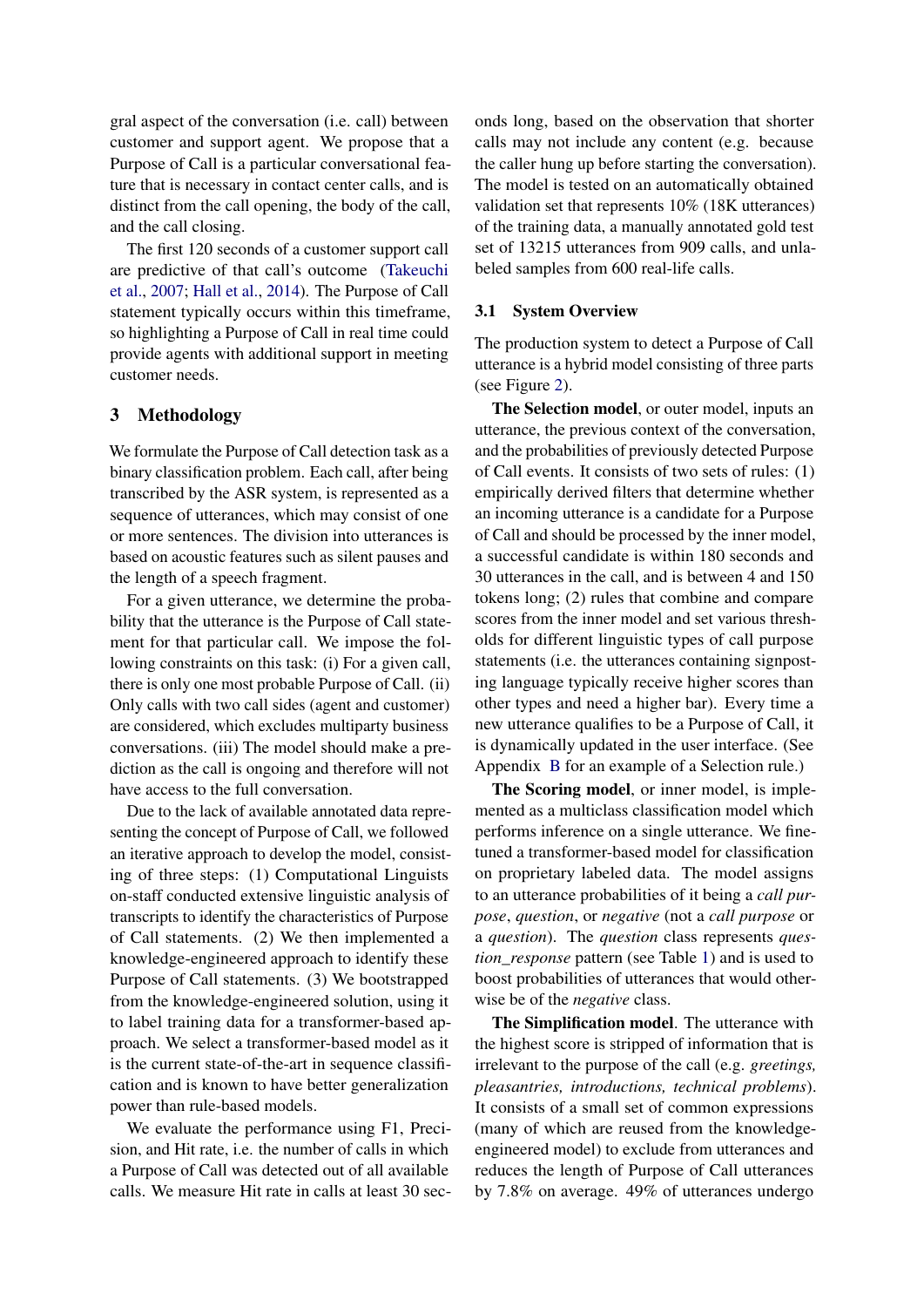<span id="page-3-0"></span>

Figure 2: Purpose of Call Detection System Architecture

simplification with precision of 96%.

### 3.2 Model Development

The model development process consists of three main stages: data analysis and feature selection, designing a knowledge-engineered model informed by the insights from the data, and bootstrapping a transformer based model from the rule-based system. In this section, we discuss these stages.

### <span id="page-3-1"></span>3.2.1 Data Research and Feature Selection

We manually analyzed a sample of 2000 call transcripts across several dimensions, which are outlined below.

### 1. Inbound vs. outbound calls:

In *outbound* call center calls (40.8%), the call initiator and the side that utters the Purpose of Call is usually an agent; in *inbound* calls (59.2%), it is a customer, with some exceptions. 55.3% of all Purpose of Call statements are uttered by the customer.

- 2. Place: the Purpose of Call is uttered within the first 40 seconds in a majority of calls (73.8%), in the middle in a minority of calls (10.7%), and towards the end in a handful of (mainly short) calls. The *mean* time of occurrence is 29.9 seconds, *std*=19.1, *median*=25.5 seconds. The *maximum* time is 180 seconds.
- 3. Speaker role:

The *call initiator* utters the Purpose of Call in the vast majority of cases in the form of a *statement*; in returned or scheduled calls, the Purpose of Call can be uttered by a *call recipient* in the form of a *guess, assumption or inquiry*.

4. Domain: There are three main types of call center calls:

Sales calls: commonly characterized by the Purpose of Call *not* being stated explicitly in one utterance, but gradually being revealed during the course of the call. Agents often spend a longer time building rapport, so utter the purpose later in the call compared to support calls. 74% of Purpose of Call statements still occur within the first 40 seconds. Outbound calls are prevalent. 48% of Purpose of Call statements are uttered by customers.

Support calls: inbound calls are prevalent, the Purpose of Call is introduced early in the conversation. In fact, 56% of Purpose of Call statements are in the very first utterance, accompanied by a *greeting*, and 63% of the statements occur within the first 50 seconds. 62% of Purpose of Call statements are uttered by customers.

General business calls: may include support and sales calls as well as other communications, both formal and informal. The Purpose of Call is often implied (e.g. a conversation between colleagues, transfers from a chat to a call, with the purpose of the conversation being known by both parties). 84% occur within the first 45 seconds, and 59% are uttered by customers.

- 5. Length distribution: Purpose of Call utterances range in length from 4 to 224 tokens, with the *mean*=45.5, *std*=29.9, *median*=37, and 75% being under 59 tokens.
- 6. Language patterns: We identified several language markers associated with Purpose of Call statements in Table [1.](#page-4-0)

Approximately 7% of calls in this sample do not contain an explicit Purpose of Call statement. Instead, the participants in the call appear to already have the context necessary to understand the call purpose.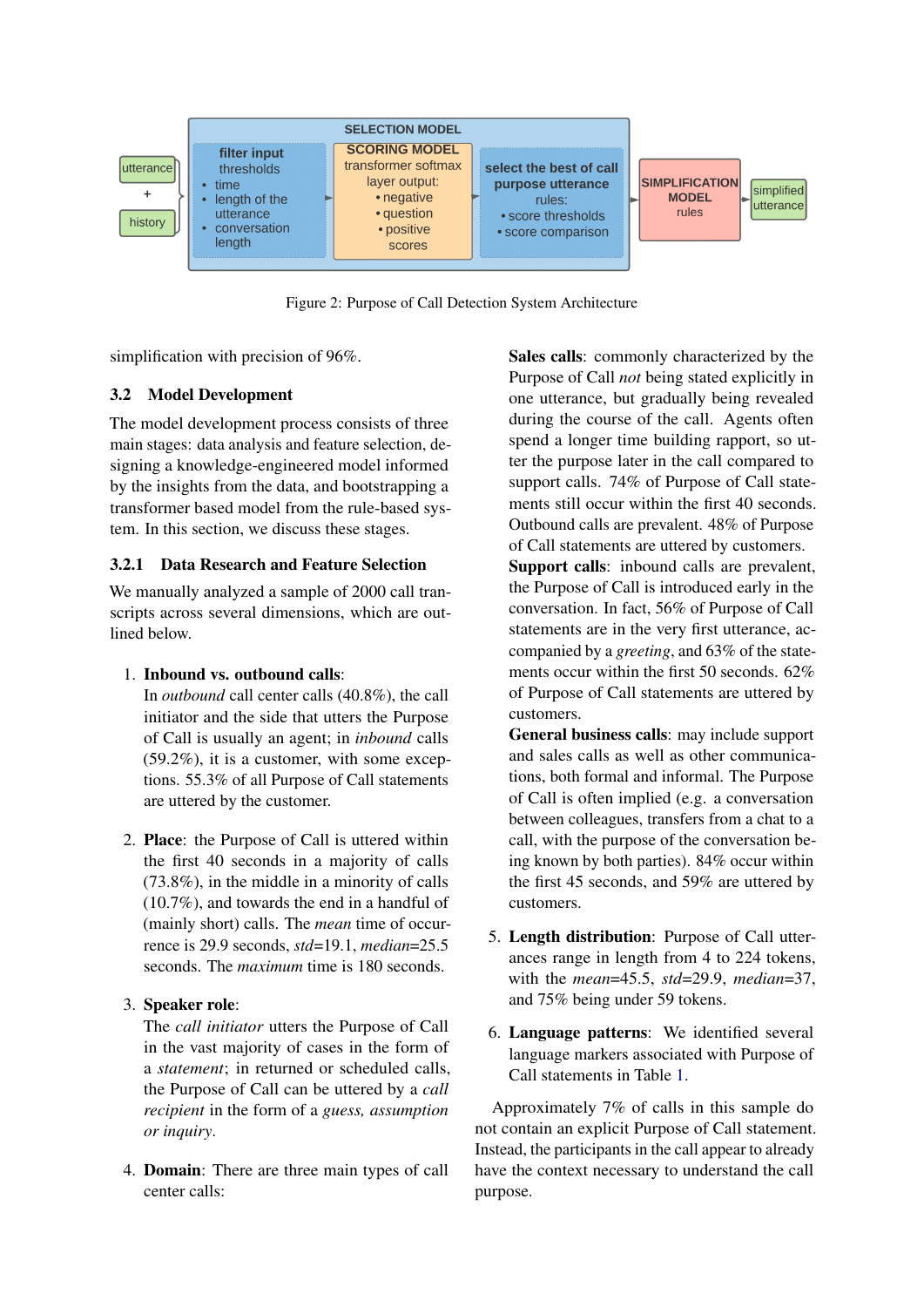<span id="page-4-0"></span>

| <b>Pattern</b>       | $\%$ | <b>Description</b>                                  | <b>Example</b>                           |
|----------------------|------|-----------------------------------------------------|------------------------------------------|
| call_purpose_phrases | 32.7 | explicit declarations of the Purpose                | The <b>reason</b> for my call is I       |
|                      |      | of Call typically signposted with lex-              | moved to a new address, so I             |
|                      |      | ical cues containing <i>purpose</i> and <i>call</i> | need to change it on my profile.         |
|                      |      | and their synonyms                                  |                                          |
| desire_phrases       | 31.7 | expressions of volition, desire or                  | Hi, I need a refund for my order.        |
|                      |      | need                                                |                                          |
| question_response    | 15.8 | responses to an agent's prompt                      | - How can I help you? $\ell$ - I re-     |
|                      |      |                                                     | ceived a message that my order           |
|                      |      |                                                     | has been delayed.                        |
| greetings            | 9.1  | long statements of at least 30 word                 | Hey, this is Christine. There is a       |
|                      |      | tokens that follow a greeting and oc-               | police report, it was next to you        |
|                      |      | cur within the first 6 utterances in the            | guys why you heard it $\langle  \rangle$ |
|                      |      | conversation                                        |                                          |
| problem_phrases      | 4.4  | express problems and concerns                       | I'm having an issue with the de-         |
|                      |      |                                                     | livery.                                  |
| update               | 5.8  | updates and announcements                           | I have an update on your pass-           |
|                      |      |                                                     | port status.                             |
| continuation         | 0.4  | questions preceded by a signpost in                 | Hi, I'm calling because I have a         |
|                      |      | the same utterance or a subsequent                  | question. $\sqrt{D}$ you accept new      |
|                      |      | one from the same speaker                           | patients?                                |

Table 1: Language patterns in Purpose of Call statements

### <span id="page-4-1"></span>3.2.2 Knowledge-Engineered Model

As outlined in Section [1,](#page-0-1) collecting labeled data for Purpose of Call extraction is a challenging task. Therefore, to obtain a representative sample of training data, we first implemented a knowledgebased model that takes into account the following parameters: *utterance length* in tokens, the *order* of an utterance in the conversation, the *history* including several preceding utterances, and the presence or absence of *language patterns* summarized in Table [1](#page-4-0) and implemented using regular expressions syntax (see Appendix [A](#page-7-4) for an example). In total, stemming from the analysis in Section [3.2.1,](#page-3-1) 8 rules (56 regex patterns) to detect call purpose candidates and 6 rules (55 regex patterns) to filter out negative statements were developed. The model reached a precision of 90.8% and hit rate of 77% on average across three domains (see Table [4\)](#page-5-0).

Further, we conducted error analysis by manually labelling the output of the production system on a random sample of 1000 calls. After human review, we determined that 3% of calls did not contain an identifiable Purpose of Call and could be considered true negatives, while 20% were false negatives. 40% of these false negatives can be attributed to ASR errors. 27.6% of false negatives include cases with the Purpose of Call being known

prior to the conversation (e.g. from shared knowledge, logged information, or in return calls) and therefore not considered by the model, 9.1% correspond to specific industries (e.g. transportation) underrepresented in the data used in the analysis, and 44.7% were caused by the limitations of the rules (note that these groups of false negatives intersect, hence the percentages do not add up to 100%). False positives were mainly related to the lack of morphological flexibility in the rules and speech dysfluencies. In 6.2% of calls, several utterances were legitimate Purpose of Call statements and the one selected by the model was not the best one. These findings motivated the need for a transformer-based model that was more forgiving of ASR noise, had better generalization power, and was more responsive to changes in the data.

### 3.2.3 Transformer-Based Model

Training Data Collection. Since the knowledgeengineered model achieved high precision, we could rely on its output to train a deep learning model. The dataset consists of English language utterances obtained from business calls in a variety of industries, with accompanying metadata such as timestamps for each token, call side, and call id. See Appendix [C](#page-7-5) and [3.2.1](#page-3-1) for detailed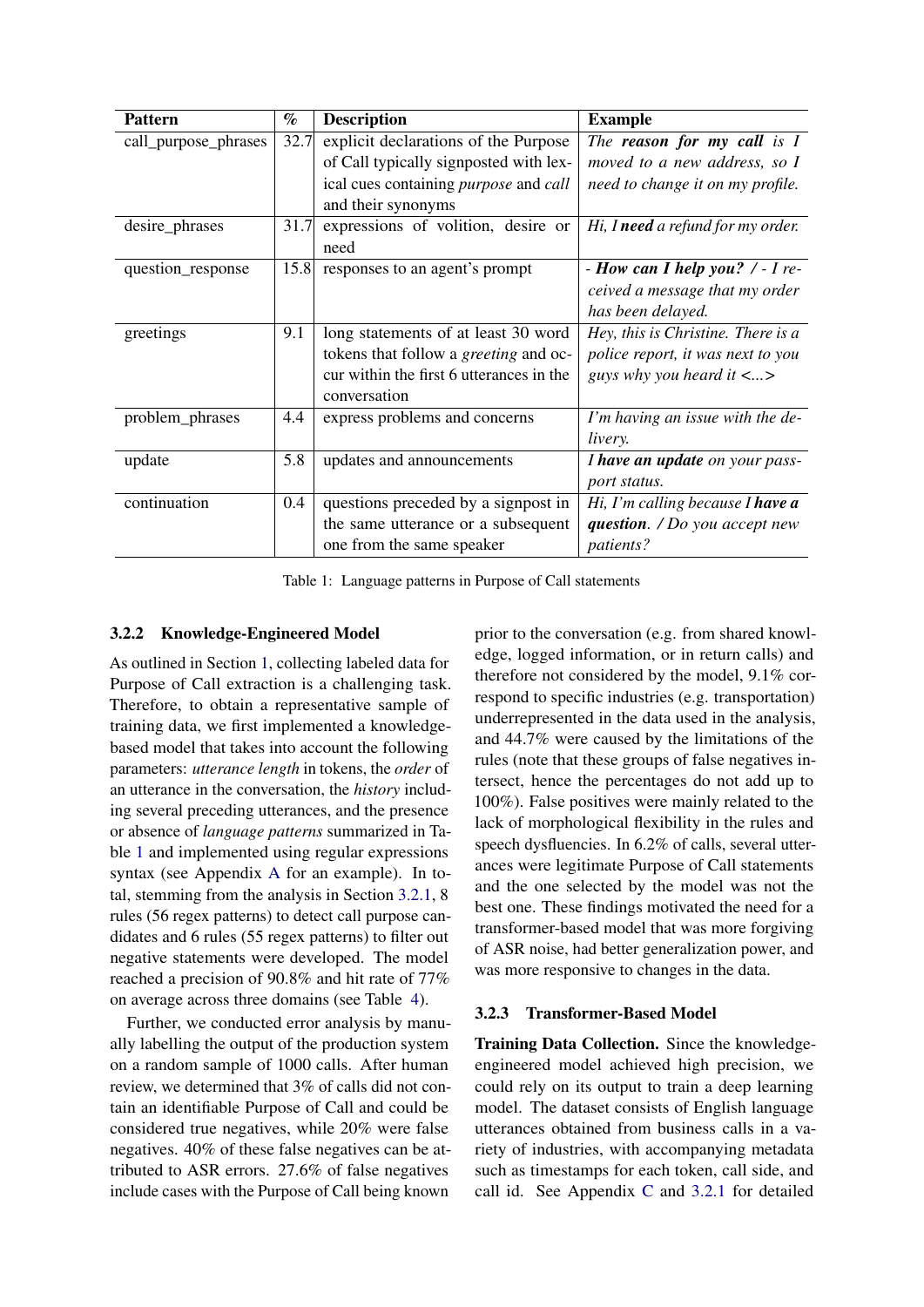statistics. We randomly sampled one million utterances between February 6, 2020 and February 22, 2021, allowing only those that meet the requirements for a Purpose of Call candidate in [3.1.](#page-2-0) The utterances were divided into two sets: (1) those from the calls with a Purpose of Call hit (likely to be a true positive), (2) utterances from calls with no hit (may contain false negatives). With a series of patterns, we filtered out utterances that are likely to be false positives based on error analysis in [3.2.2.](#page-4-1) Further, we sampled several datasets of 180K utterances with varying label and language pattern distributions in order to experimentally find the best configuration (see Appendix [C\)](#page-7-5). A train, development, and validation split of 80/10/10% of data was used in each experiment. In addition, we created a golden dataset of 909 manually labeled calls, with the utterances organized chronologically within the call and limited to up to 30 utterances per call. This sample comprises 13215 utterances.

Training Details. We employ the Distil-BERT [\(Sanh et al.,](#page-6-7) [2019\)](#page-6-7) model, trained for classification with multimodal features. We combine text features with numerical and binary features, utterance *start time* and *call side* respectively, which have proven to be useful in the knowledgeengineered model, and pass on a gated summation of the transformer output with these features to the classification layer, following the approach in [\(Gu](#page-6-8) [and Budhkar,](#page-6-8) [2021\)](#page-6-8). This configuration outperformed other base models  $2<sup>3</sup>$  $2<sup>3</sup>$  $2<sup>3</sup>$  $2<sup>3</sup>$ , combinations of multimodal features, and combining mechanisms outlined in [\(Gu and Budhkar,](#page-6-8) [2021\)](#page-6-8). The model architecture is shown in Figure [3.](#page-5-3) We implement a data-driven iterative fine-tuning process with extensive error analysis and data resampling. See Appendix [D](#page-7-6) for details.

#### 3.3 Model Deployment

Since the model was to operate in a near-realtime environment as a call is ongoing, optimising for inference time was a dominant consideration during model design. The model would perform inference on one CPU core. The model would need to accommodate the time taken to transcribe voice to text and properly format and punctuate the transcription, many of these tasks being accomplished by other deep learning models.

Optimizations include: (i) Having the Selection

<span id="page-5-3"></span>

Figure 3: Multimodal Transformer based scoring model

model that uses input features to filter utterances, thereby reducing the number of utterances that were attended to by the transformer model. These features include utterance count number and utterance start time, both of which should be below a threshold determined by experimenting with different parameter values in the knowledge-engineered model. (ii) Incorporating numerical and binary features into the deep learning model - adding signals beyond lexical features allowed us to use a lower capacity BERT variant with faster inference time. (iii) Capping input length to an empirically derived ceiling further reduced memory consumption and inference time.

The system was deployed in containers<sup>[4](#page-5-4)</sup> with 1 CPU and maximum 1GB memory per instance. The average inference time at the 95th percentile is 0.51 seconds, which meets the requirements of our production system for near-realtime deployments to complete inference in under 3 seconds.

#### <span id="page-5-0"></span>4 Evaluation

Table [2](#page-6-9) shows full results of the comparative evaluation of the knowledge-engineered and the hybrid models on business calls in three domains.

Qualitative analysis was conducted on the gold set: real life user data of 600 samples, and 200 calls with missed hits. False positives mainly correspond to signposting language without mention of the actual Purpose of Call, and indicate the model's overreliance on lexical features. The model was found to be accurate in assigning utterances to classes,

<span id="page-5-2"></span><span id="page-5-1"></span><sup>2</sup> https://huggingface.co/microsoft/DialoGPT-small

<sup>3</sup> https://huggingface.co/DeepPavlov/bert-base-casedconversational

<span id="page-5-4"></span><sup>4</sup> https://cloud.google.com/kubernetes-engine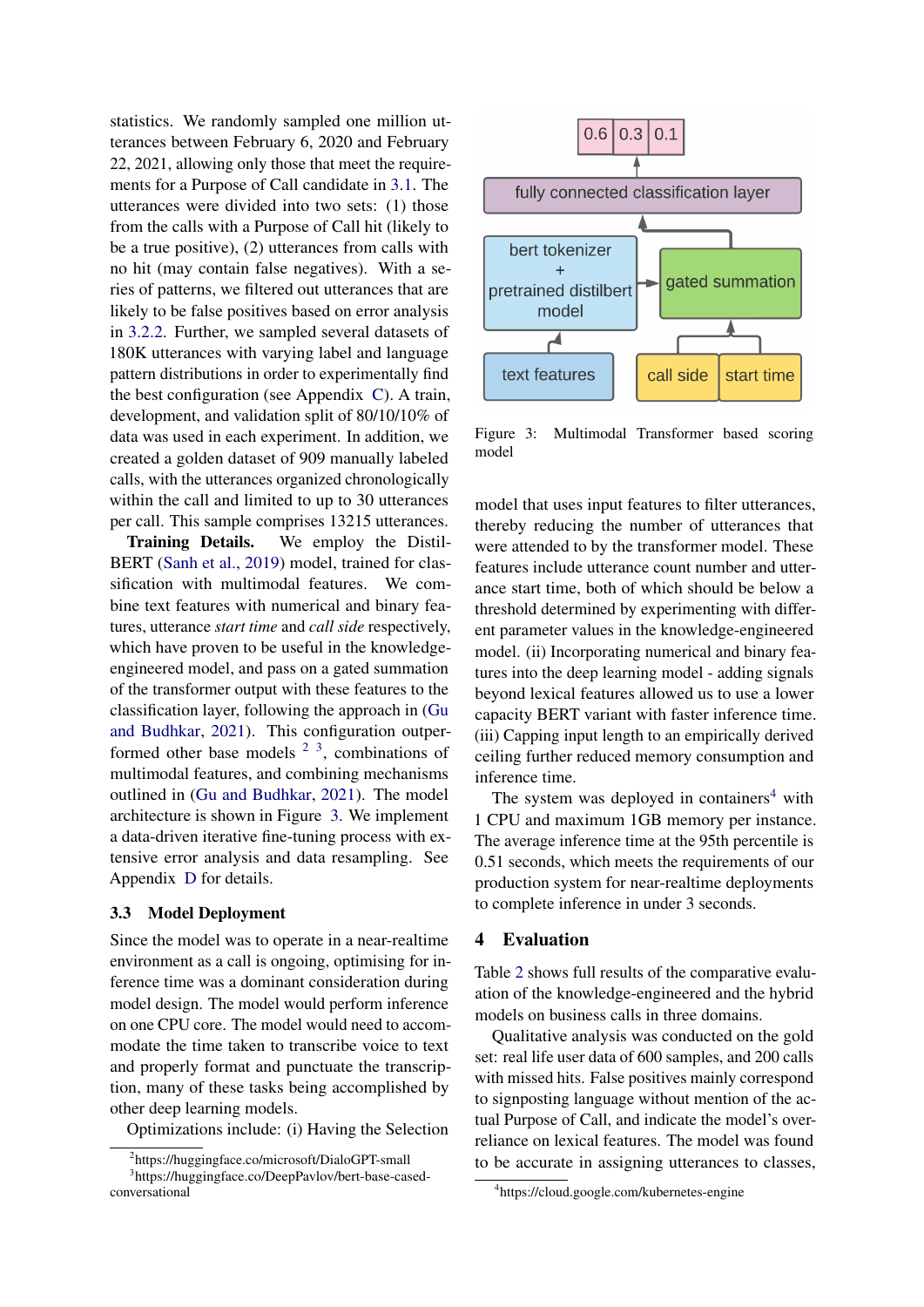<span id="page-6-9"></span>

| Domain  | Model  | <b>Precision</b> | <b>Hit Rate</b> | F1   |
|---------|--------|------------------|-----------------|------|
| Support | rules  | 93.5             | 80.0            | 86.2 |
|         | hybrid | 91.0             | 90.4            | 90.7 |
| General | rules  | 90.0             | 74.2            | 81.3 |
|         | hybrid | 89.0             | 85.6            | 87.3 |
| Sales   | rules  | 88.5             | 78.7            | 83.5 |
|         | hybrid | 87.0             | 88.9            | 87.9 |
| Avg     | rules  | 90.6             | 77.6            | 83.6 |
|         | hybrid | 89.6             | 88.3            | 88.6 |

Table 2: Comparative evaluation of knowledgeengineered (here *rules*) and hybrid models for Purpose of Call detection.

but not always sensitive to the difference between a *valid* and *the best* Purpose of Call. This can be addressed by introducing more contrastive examples in training data. Missed hits include cases initially excluded from the sample such as Purpose of Call stated across several utterances, and multiple Purpose of Call statements of equal importance. A synthesis of several utterances instead of selecting only one of them might be useful in such cases.

# 5 Conclusion

This paper discusses the development and deployment of a hybrid system to detect a Purpose of Call statement in business call transcripts for the English language in near-realtime settings. We introduce the concept of the Purpose of Call, provide in-depth analysis of real life data, and discuss overcoming the absence of available training data by bootstrapping from a knowledge-engineered model to a deep learning one. Both the knowledge-engineered and hybrid models demonstrate high precision and hit rate, with the hybrid model showing better performance while maintaining computational efficiency.

# 6 Ethics Statement

Data. The conversational data is presented in the form of individual utterances with sensitive data such as personal identifiable information removed. No crowdsourced annotation has been conducted, and access to the data was available only to a small number of in-house Scientists.

Use. The Purpose of Call feature is used by call center managers to identify areas to coach sales and support agents. It is recommended to not use this feature for automated evaluation of agent performance. Incorrect Purpose of Call prediction may provide unsatisfactory user experience for the managers as they sample calls but does not present any risk of negative impact for the agents.

Licensing. We follow the licensing requirements accordingly while using external tools such as HuggingFace<sup>[5](#page-6-10)</sup> and Multimodal-Toolkit [\(Gu and](#page-6-8) [Budhkar,](#page-6-8) [2021\)](#page-6-8) libraries.

## References

- <span id="page-6-0"></span>Frédérik Cailliau and Ariane Cavet. 2013. [Mining au](https://doi.org/https://doi.org/10.1007/978-3-642-37256-8_8)[tomatic speech transcripts for the retrieval of prob](https://doi.org/https://doi.org/10.1007/978-3-642-37256-8_8)[lematic calls.](https://doi.org/https://doi.org/10.1007/978-3-642-37256-8_8) In *CICLing*.
- <span id="page-6-2"></span>Chloé Clavel, Gilles Adda, Frédérik Cailliau, Martine Garnier-Rizet, Ariane Cavet, Géraldine Chapuis, Sandrine Courcinous, Charlotte Danesi, Anne-Laure Daquo, Myrtille Deldossi, Sylvie Guillemin-Lanne, Marjorie Seizou, and Philippe Suignard. 2013. [Spontaneous speech and opinion detection:](https://doi.org/10.1007/s10579-013-9224-5) [mining call-centre transcripts.](https://doi.org/10.1007/s10579-013-9224-5) *Language Resources and Evaluation*, 47:1089–1125.
- <span id="page-6-1"></span>Camille Dutrey, Chloé Clavel, Sophie Rosset, Ioana Vasilescu, and Martine Adda-Decker. 2014. [A CRF-](https://hal.archives-ouvertes.fr/hal-01134812)[Based Approach to Automatic Disfluency Detection](https://hal.archives-ouvertes.fr/hal-01134812) [in a French Call-Centre Corpus.](https://hal.archives-ouvertes.fr/hal-01134812) In *15th Annual Conference of the International Speech Communication Association (Interspeech'14)*, pages 2897–2901, Singapour, Singapore. International Speech Communication Association (ISCA).
- <span id="page-6-8"></span>Ken Gu and Akshay Budhkar. 2021. [A package for](https://doi.org/10.18653/v1/2021.maiworkshop-1.10) [learning on tabular and text data with transform](https://doi.org/10.18653/v1/2021.maiworkshop-1.10)[ers.](https://doi.org/10.18653/v1/2021.maiworkshop-1.10) In *Proceedings of the Third Workshop on Multimodal Artificial Intelligence*, pages 69–73, Mexico City, Mexico. Association for Computational Linguistics.
- <span id="page-6-6"></span>Judith Hall, Phil Verghis, William Stockton, and Jin Goh. 2014. [It takes just 120 seconds: Predicting sat](https://doi.org/10.1002/mar.20711)[isfaction in technical support calls.](https://doi.org/10.1002/mar.20711) *Psychology and Marketing*, 31.
- <span id="page-6-5"></span>Anita Pomerantz and B.J. Fehr. 2011. [Conversation](https://doi.org/10.4135/9781446289068.n9) [analysis: An approach to the analysis of social in](https://doi.org/10.4135/9781446289068.n9)[teraction.](https://doi.org/10.4135/9781446289068.n9) *Discourse studies: A multidisciplinary introduction*, pages 165–190.
- <span id="page-6-4"></span>Harvey Sacks, Emanuel A. Schegloff, and Gail Jefferson. 1974. [A simplest systematics for the organi](http://www.jstor.org/stable/412243)[zation of turn-taking for conversation.](http://www.jstor.org/stable/412243) *Language*, 50(4):696–735.
- <span id="page-6-7"></span>Victor Sanh, Lysandre Debut, Julien Chaumond, and Thomas Wolf. 2019. [Distilbert, a distilled version](http://arxiv.org/abs/1910.01108) [of BERT: smaller, faster, cheaper and lighter.](http://arxiv.org/abs/1910.01108) *CoRR*, abs/1910.01108.
- <span id="page-6-3"></span>Emanuel Schegloff and Harvey Sacks. 1973. [Opening](https://doi.org/10.1515/semi.1973.8.4.289) [up closings.](https://doi.org/10.1515/semi.1973.8.4.289) *Semiotica*, 8:289–327.

<span id="page-6-10"></span><sup>5</sup> https://huggingface.co/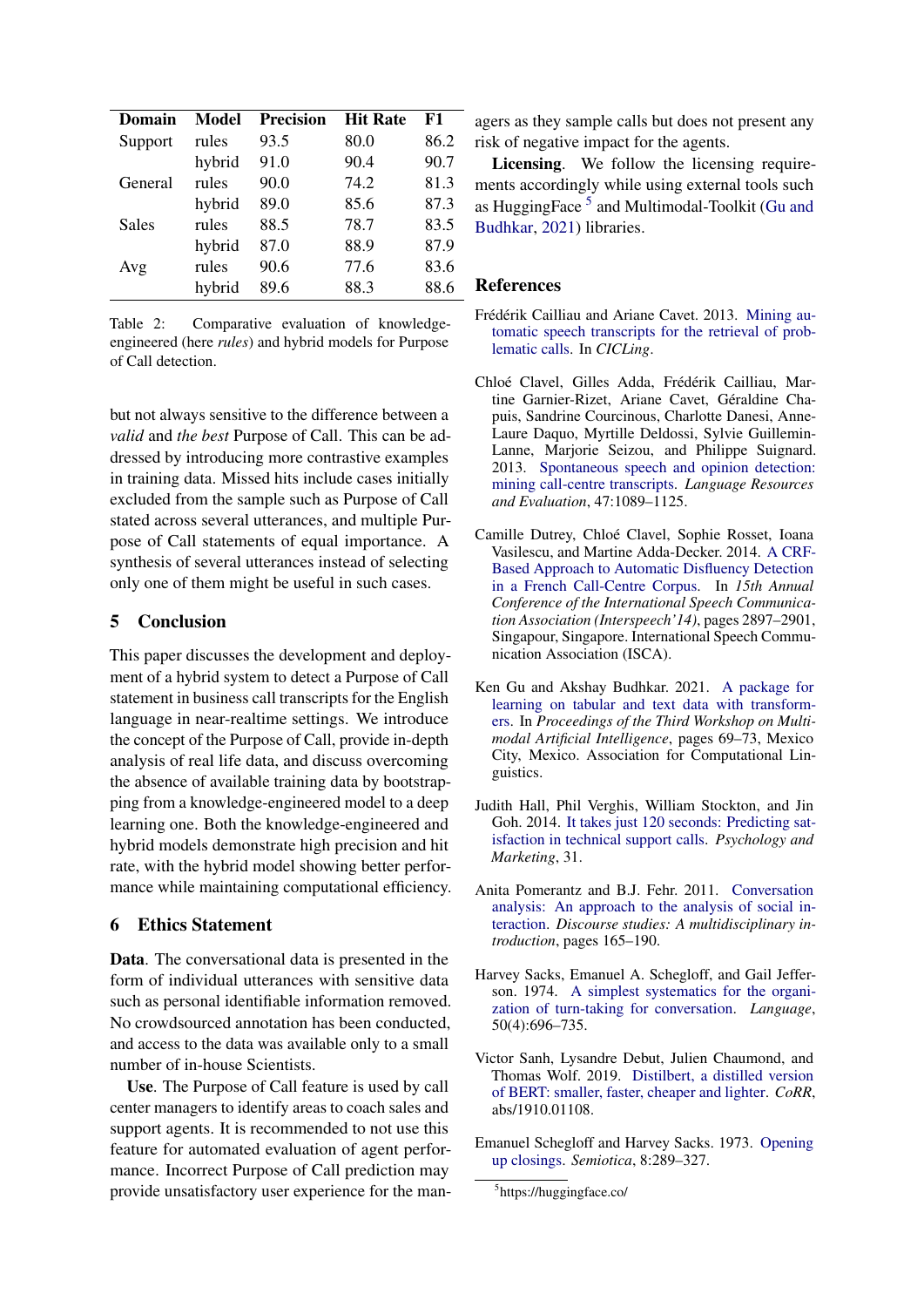- <span id="page-7-2"></span>Hironori Takeuchi, L Venkata Subramaniam, Tetsuya Nasukawa, and Shourya Roy. 2007. [Automatic iden](https://aclanthology.org/D07-1048)[tification of important segments and expressions for](https://aclanthology.org/D07-1048) [mining of business-oriented conversations at contact](https://aclanthology.org/D07-1048) [centers.](https://aclanthology.org/D07-1048) In *Proceedings of the 2007 Joint Conference on Empirical Methods in Natural Language Processing and Computational Natural Language Learning (EMNLP-CoNLL)*, pages 458–467, Prague, Czech Republic. Association for Computational Linguistics.
- <span id="page-7-1"></span>Carmen Taleghani-Nikazm. 2002. [A conversation ana](https://doi.org/10.1016/S0378-2166(02)00049-8)[lytical study of telephone conversation openings be](https://doi.org/10.1016/S0378-2166(02)00049-8)[tween native and nonnative speakers.](https://doi.org/10.1016/S0378-2166(02)00049-8) *Journal of Pragmatics*, 34:1807–1832.
- <span id="page-7-0"></span>Piotr Zelasko, Jan Mizgajski, Mikołaj Morzy, Adrian ˙ Szymczak, Piotr Szymański, Łukasz Augustyniak, and Yishay Carmiel. 2019. [Towards better under](http://arxiv.org/abs/1908.07888)[standing of spontaneous conversations: Overcom](http://arxiv.org/abs/1908.07888)[ing automatic speech recognition errors with intent](http://arxiv.org/abs/1908.07888) [recognition.](http://arxiv.org/abs/1908.07888)

# <span id="page-7-4"></span>A Appendix: Example Rule in a Knowledge-Engineered Model

An utterance is a Purpose of Call if:

- It contains signposting phrases expressing a problem such as *I'm having a problem, There is an issue, I'm having a hard time, I'm trying ... and it's not working*,
- It occurs within the first 10 utterances
- It is at least 12 tokens long

Example: *I got a really big problem here. When I log in, it asks for some pin, and I really, I can't use it. So there's obviously an issue here and can you help me with it?*.

# <span id="page-7-3"></span>B Appendix: Example Selection model heuristics

Combine the *positive* score for an utterance with the maximum *question* score of the two preceding utterances in another call side. If it passes a threshold and is the biggest score so far, this utterance is a Purpose of Call.

# <span id="page-7-5"></span>C Appendix: Data Statistics

### Total number of calls: 86310

Total number of utterances: 180 000 Industry distribution: see Table [3.](#page-7-7)

Label distribution: A key factor in training the model was determining the right distribution of labels and language patterns. The classes in our problem are naturally imbalanced: since only one

<span id="page-7-7"></span>

| <b>Industry</b>                         | $\%$ |
|-----------------------------------------|------|
| Technology                              | 25.1 |
| IT, Consulting                          | 15.5 |
| Professional, Business Support Services | 14.1 |
| Travel                                  | 11.4 |
| <b>Health and Wellness</b>              | 5.6  |
| <b>Real Estate</b>                      | 5.1  |

Table 3: Industry distribution in training data: top 6 types

utterance per call is a valid Purpose of Call, the vast majority of utterances are of the *negative* class. In a random sample, only 4.7% utterances are *positive* hits, and only 1.9% are *questions*. If the data is sampled randomly, the model is likely to overfit to the *negative* class. Sampling uniformly may reduce the number of complex instances in favor of the ones easier for the model to learn. A set of experiments were conducted to determine the distribution of classes with the goal of optimizing accuracy of the Purpose of Call class predictions. We determined the optimal distribution of classes as follows: 42.5% *positive*, 42.5% *negative*, 15% *question* utterances (corresponds to the share of this pattern in real data). All utterances came from calls with a positive hit, which minimized the chance of false negatives in the training data.

Language patterns distribution: From the error analysis and experiments, we determined the optimal distribution of language patterns within the *positive* class:

- 30% *call\_purpose\_phrases*
- 30% *desire\_phrases*
- 20% *problem\_phrases*
- 20% *other patterns*

Other aspects of the data are the same as described in [3.2.1.](#page-3-1)

# <span id="page-7-6"></span>D Appendix: Training details

Parameters: The pretrained *distilbert-base-cased* model we use has 6 layers, 768 hidden units, 12 attention heads and 65M parameters and is available through Multimodal-Toolkit [\(Gu and Budhkar,](#page-6-8) [2021\)](#page-6-8). We run all fine-tuning experiments on a Google Cloud VM n1-standard-8 instance with 496GB disk size and 1 NVIDIA Tesla K80 GPU. The maximum time for a single experiment was 8